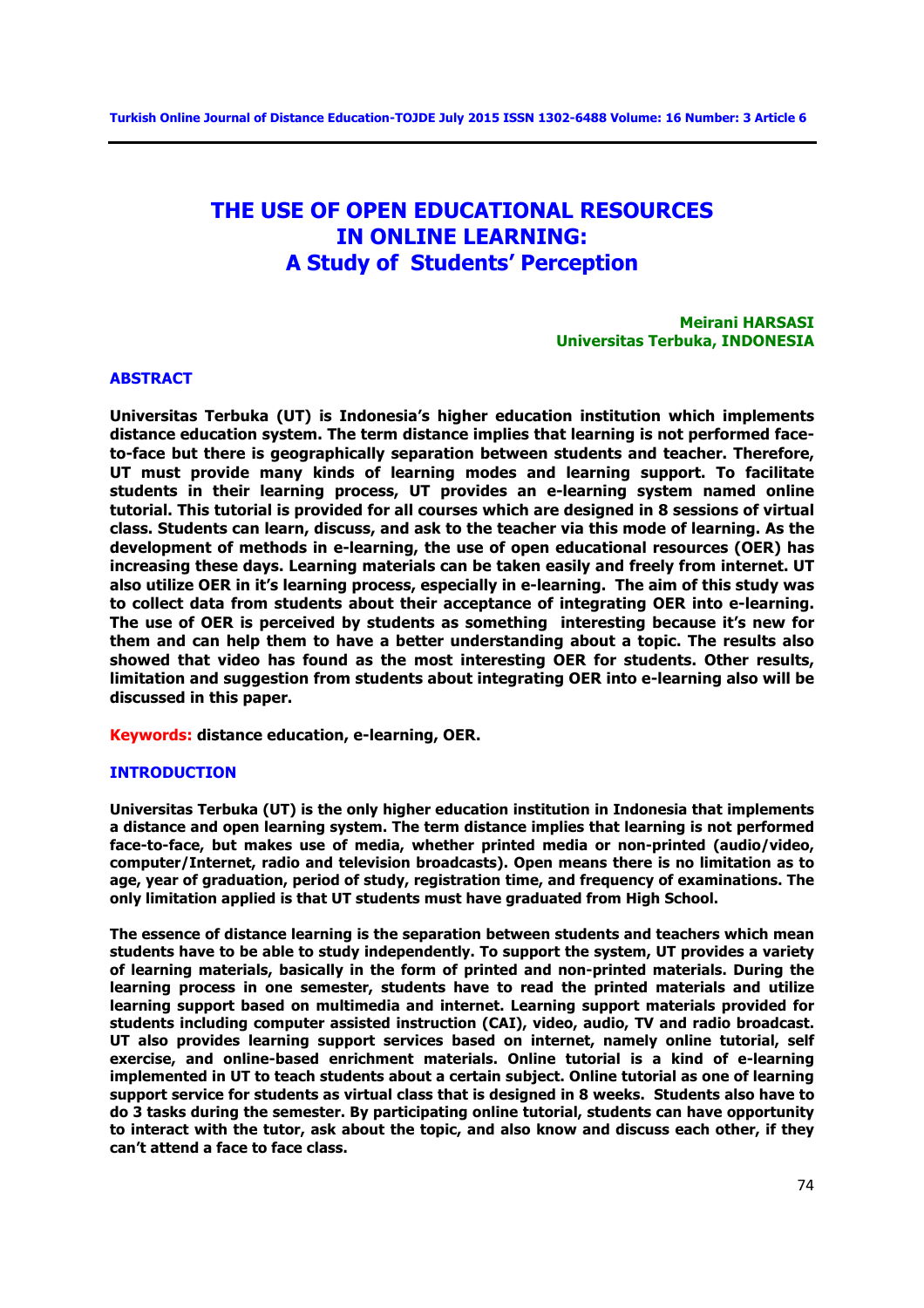**Open Educational Resources (OER) is widely used these days, including in education. OER have gained increased attention for their potential and promise to obviate demographic, economic, and geographic educational boundaries and to promote life-long learning and personalized learning. The rapid growth of OER provides new opportunities for teaching and learning, at the same time, they challenge established views about teaching and learning practices in higher education (Yuan, et al., 2008). UT also utilizes OER in learning process, including in online tutorial. Online tutorial is designed in 8 weeks. Every week, tutor provides learning material and discussion forum. In week 3, 5, and 7, students have to do task given by the tutor. To enrich the material, tutor can adopt material that is freely taken from internet, named OER. The utilization of OER is expected to be useful for students since it can increase student's insight beyond what they can get from printed materials.** 

**This study was conducted in Universitas Terbuka. The aim of this study are (1) to analyze the use of internet by students, (2) to analyze student's activity on e-learning, (3) to analyze utilization of OER in e-learning based on student's perception. The results of the study are expected to provide information to determine the policy relating to utilization of OER in learning process.** 

### **OPEN EDUCATIONAL RESOURCES (OER)**

**Open Educational Resources are defined as "technology-enabled, open provision of educational resources for consultation, use and adaptation by a community of users for non-commercial purposes". They are typically made freely available over the Web or the Internet. Their principal use is by teachers and educational institutions support course development, but they can also be used directly by students. Open Educational Resources include learning objects such as lecture material, references and readings, simulations, experiments and demonstrations, as well as syllabi, curricula and teachers' guides (UNESCO 2002).** 

**Open Educational Resources (OER) represents the combined international efforts to help equalize access to knowledge and educational opportunities throughout the world (Bissell, 2009). Another definition of OER was given by Bissel: OER is teaching, learning, and research resources that are in the public domain or have been released under an intellectual-property license that permits their free use or customization by others. Bissell (2009) also stated that OER is digitized materials offered freely and openly for educators, students, and self-learners to use and reuse for teaching, learning and research. They include learning content, software tools to develop, use and distribute content, and implementation resources (such as the open licenses themselves). There are also several benefits of OER. Initially, they can extend access of learning for everyone, including nontraditional groups of students and those from disadvantaged backgrounds, resulting in the widening of participation in higher education. OER can be an efficient way of promoting lifelong learning, bridging the differences between informal and formal learning.** 

**Additionally, they can be an asset for expanding education in developing countries. In short, they offer a dramatically new approach to the sharing of knowledge which can lead to economic success of individuals, communities, companies, and, ultimately, entire countries (McDowell, 2010).**

**One of the barriers to significant expansion of OER is the possible loss of intelligence property rights and copyrights. To ease the concern of maintaining copyrights to the material posted on the web, institutions and individuals have turned to Creative Commons and the Open Courseware Consortium (McDowell, 2010). OER can be a valuable resource to students and instructors for many reasons. From the student's perspective, OER had the following advantages:**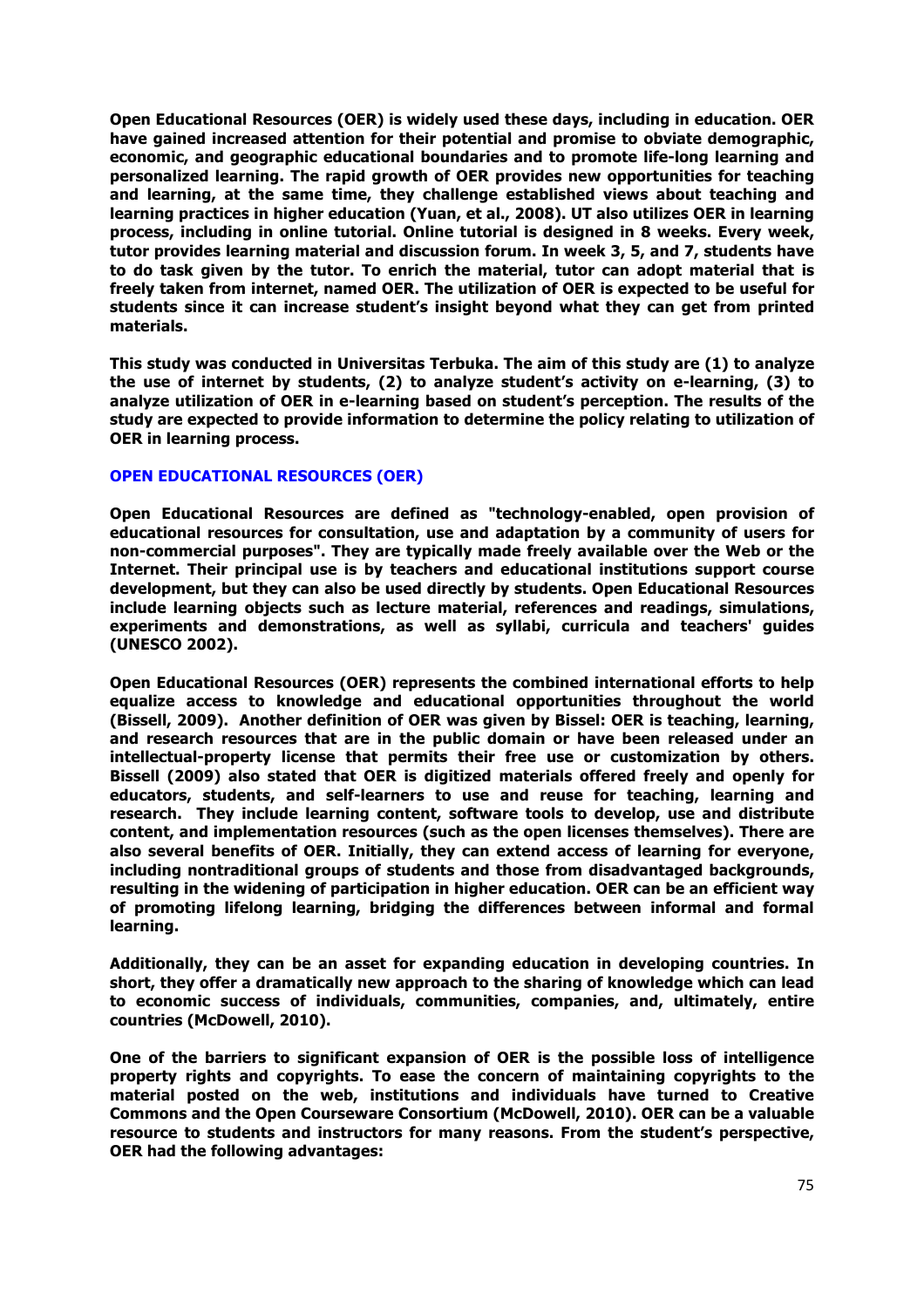- Ø **free materials;**
- Ø **continuous access to resources;**
- Ø **the ability to pursue a topic thoroughly;**
- Ø **the ability to learn for personal knowledge or enjoyment; and**
- Ø **easy access to materials (Arendt and Shelton, 2009).**

**According to D'Antoni (2009), there are also several barriers in using OER:** 

- Ø **technical, such as lack of broadband access;**
- Ø **economic, such as inadequate resources to invest in the necessary software and hardware;**
- Ø **social, such as a lack of the skills needed to use technology;**
- $\geq$  4) policy-oriented, such as the lack of academic recognition of the **development of OER by teaching staff; and**
- Ø **legal, such as the time and expense associated with gaining permission to use third part owned copyrighted materials or its removal from material.**

**Many higher education institutions around the world have been using the Internet and other digital technologies to develop and distribute teaching and learning for decades. As with any other technology-related initiatives in education, OER is driven by technical, economic, social, policy and legal factors. Some of these factors provide either a favorable environment or a particular handle for bringing about changes and others may hinder a broader uptake of OER initiatives. Recently, OER have gained increased attention for their potential and promise to obviate demographic, economic, and geographic educational boundaries and to promote life-long learning and personalized learning. The rapid growth of OER provides new opportunities for teaching and learning; at the same time, they challenge established views about teaching and learning practices in higher education. At a minimum, OER possess at least three elements, (1) learning content, (2) the tools required to support the development and sharing of learning content, and (3) implementation resources such as intellectual property licenses that support the sharing and re-use of learning content.**

### **E-LEARNING**

**Distance education has become an area of opportunity and concern for many colleges and universities. It refers to technology-based instructions in which the students are at a location physically separated from their instructors during the entire course of study (Ormrod, 2008). Initially, distance education was created for the students who were unable to attend school. Prior to all technological advancements, distance education, in the form of "pure" correspondence study, was created to give those students a chance to study and could not attend ordinary schools or universities due to social, medical, financial, or geographical reasons. Although it offers tremendous opportunities to expand services to the students, it also poses challenges because students are often off campus and are connected to teachers, resources, and peer learners through technologies and teaching techniques. In a learning environment where students and instructors are separated from one another by physical distance, and in which written communication is the key to all interactions, feedback becomes an important issue in helping the students maintain interest and be successful with the course contents (Steinweg, et al., 2006).** 

**Higher education systems all over the world are challenged nowadays by the new information and communication technologies (ICT). These technologies have had a huge impact on the world economy, corporate management and globalization trends, and they bear a tremendous potential to reshape the nature of study environments everywhere, of both conventional and distance teaching institutions (Guri-Rosenblit, 2005). E-learning has been used very effectively in university teaching for enhancing the traditional forms of teaching and administration.**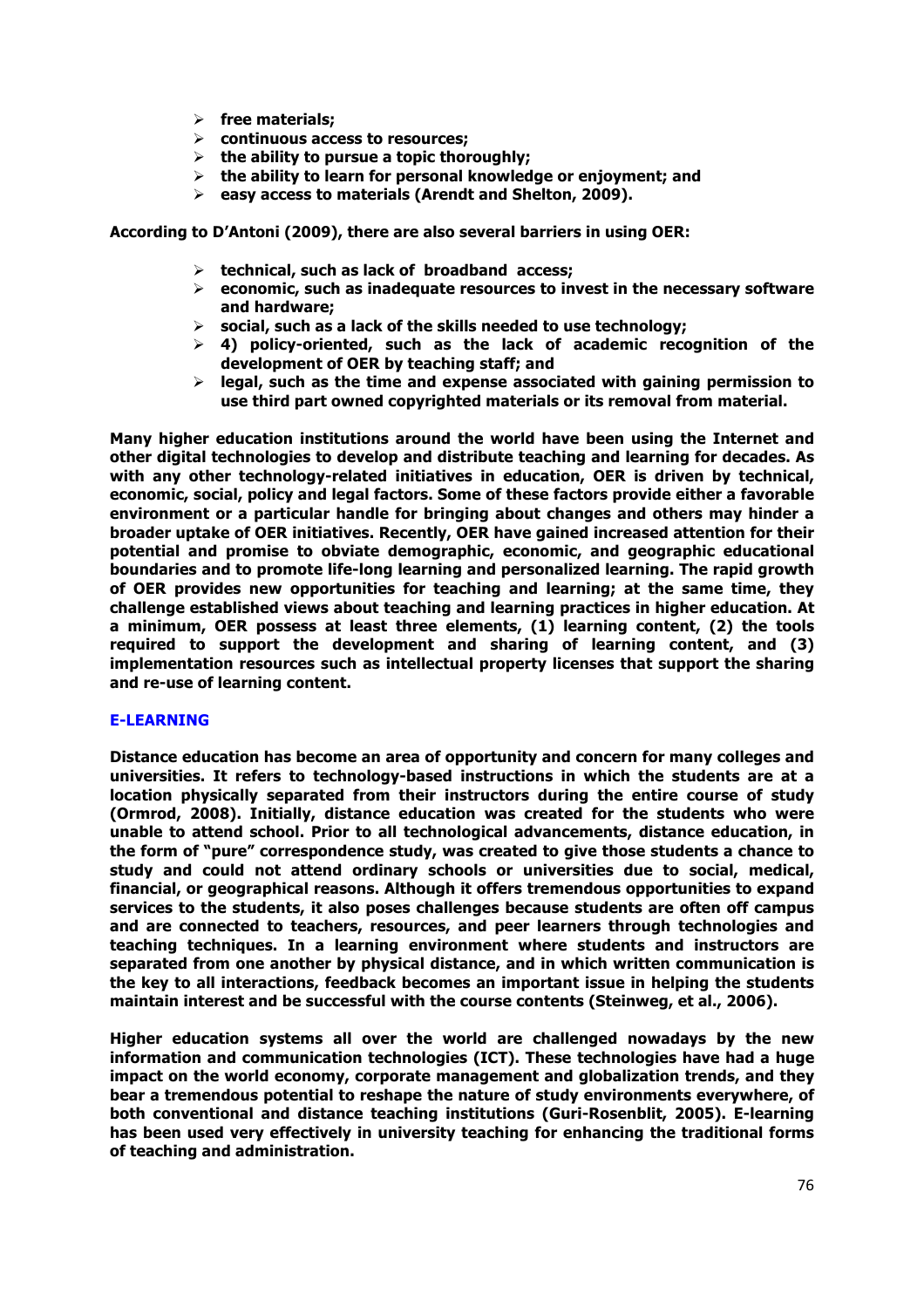**Students on many courses in many universities now find they have web access to the lecture notes and selected digital resources in support of their study, they have personalized web environments in which they can join discussion forums with their class or group, and this new kind of access gives them much greater flexibility of study.**

**E-learning refers to the use of Internet technologies to deliver a broad array of solutions that enhance knowledge and performance (Rosenberg, 2001). E-learning can be used in almost every level of education, especially higher education. It can be an effective way for students to explore knowledge more than what they can get from a class room. Elearning is also called Web-based learning, online learning, distributed learning, computer-assisted instruction, or Internet-based learning. Historically, there have been two common e-learning modes: distance learning and computer assisted instruction. Distance learning uses information technologies to deliver instruction or materials to learners who are at remote locations from a central site. Computer assisted instruction (also called computer-based learning and computer based training) uses computers to aid in the delivery of stand-alone multimedia packages for learning and teaching. These two modes are subsumed under e-learning as the Internet becomes the integrating technology (Ruiz, et al., 2006).**

### **RESEARCH METHOD**

**This research is a descriptive qualitative research with the main aim was to get information about the use of internet and OER in e-learning. Population of the research was all students in Magister Management Program of UT who take course in the semester and take certain course that was chosen as a course sample. Purposive sampling was used as the sampling method, which means we only chose sample/students who eligible for this research, e.g. they have practiced e-learning more than one semester. Data to be analyzed is gathered from students by sending questionnaire via email.** 

**A questionnaire was being divided into 2 sections, first is questionnaire about the use of internet and e-learning, and second is the use of OER in e-learning. All samples were sent the questionnaire, and they were given maximum 1 month to filled out the questionnaire. Only completed questionnaire will be used for analysis.** 

**To analyze the data, they were two steps in this research. First was to calculate the percentage of student's answers, and the second was to conduct qualitative analysis of the student's answers. The results of these steps would be used as a tool to give description of student's answer. After getting description of student's perception, an analysis could be done to show the conditions in Universitas Terbuka and the results are expected to be input for decision making to enhance learning process by optimizing the use of OER.** 

### **RESULTS AND DISCUSSION**

**Data collection was conducted for 1 month in May 2013. The population of this research is all students in Magister Management Program of UT. A purposive sampling technique was implemented in this research with criteria of students who take Operations Management course. Operations Management is a course that explains about how a product can be produced at a factory, from beginning until the end, and also all techniques implemented in producing a product. The e-learning of this course is completed with open educational resources (OER) in the form of video, text/article, power point, and picture. All these OER were taken freely from internet as free sources. The questionnaires were distributed to students who take this course via e-mail.** 

**As many as 186 questionnaires were sent to students, but only 39 questionnaires were sent back (20, 96%). Of those 39 questionnaires, the results are as follows.**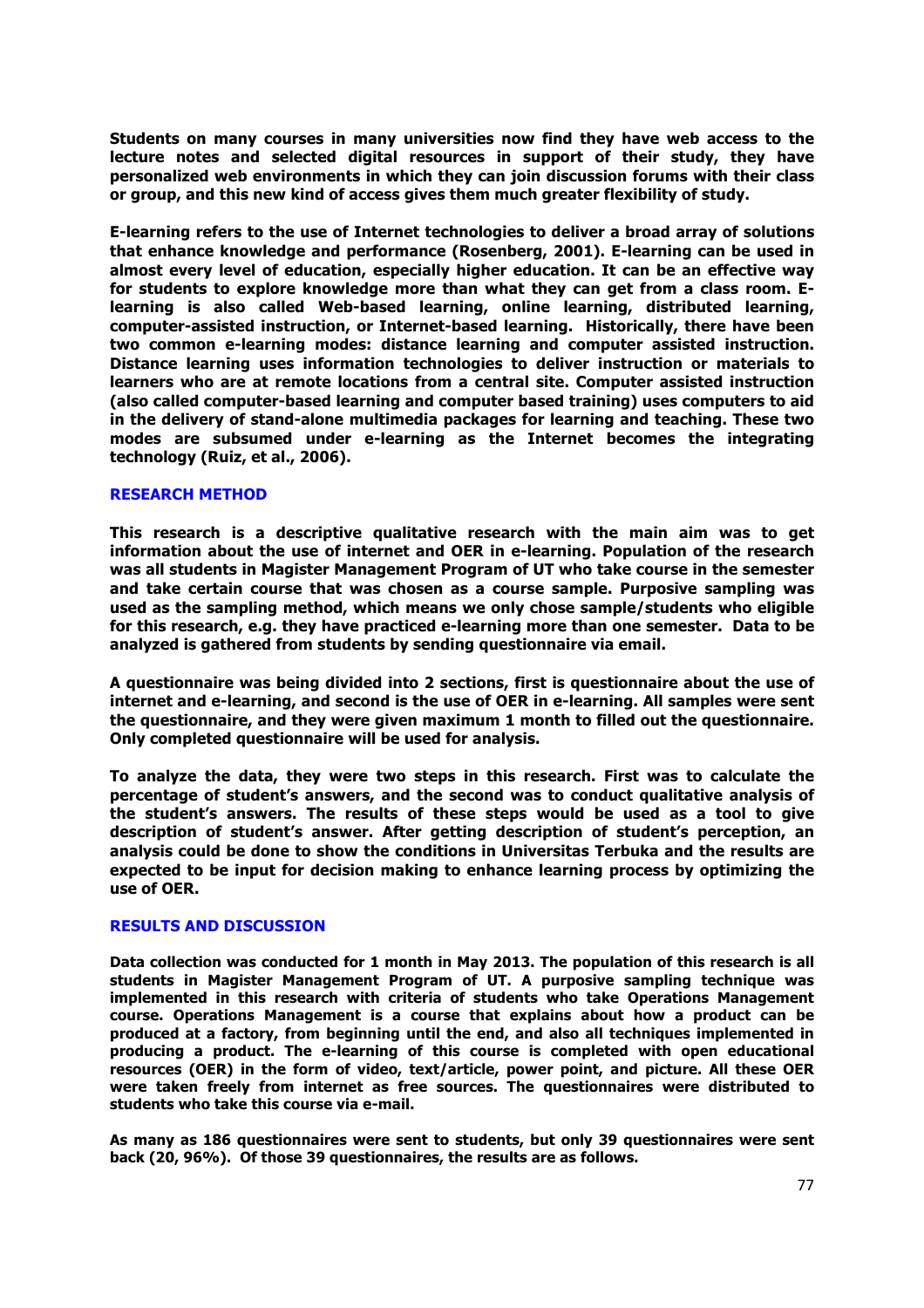### **Section: 1 The use of internet and e-learning Question no. 1. How many times do you access internet or e-learning**



# **Question no. 2. Where do you access internet or e-learning**



**People who don't have a personal connection to internet can come to this place and pay to rent the computer and internet.**



# **Question no. 3. How much money do you spend for accessing internet**

**\*USD 1 = Rp11.900**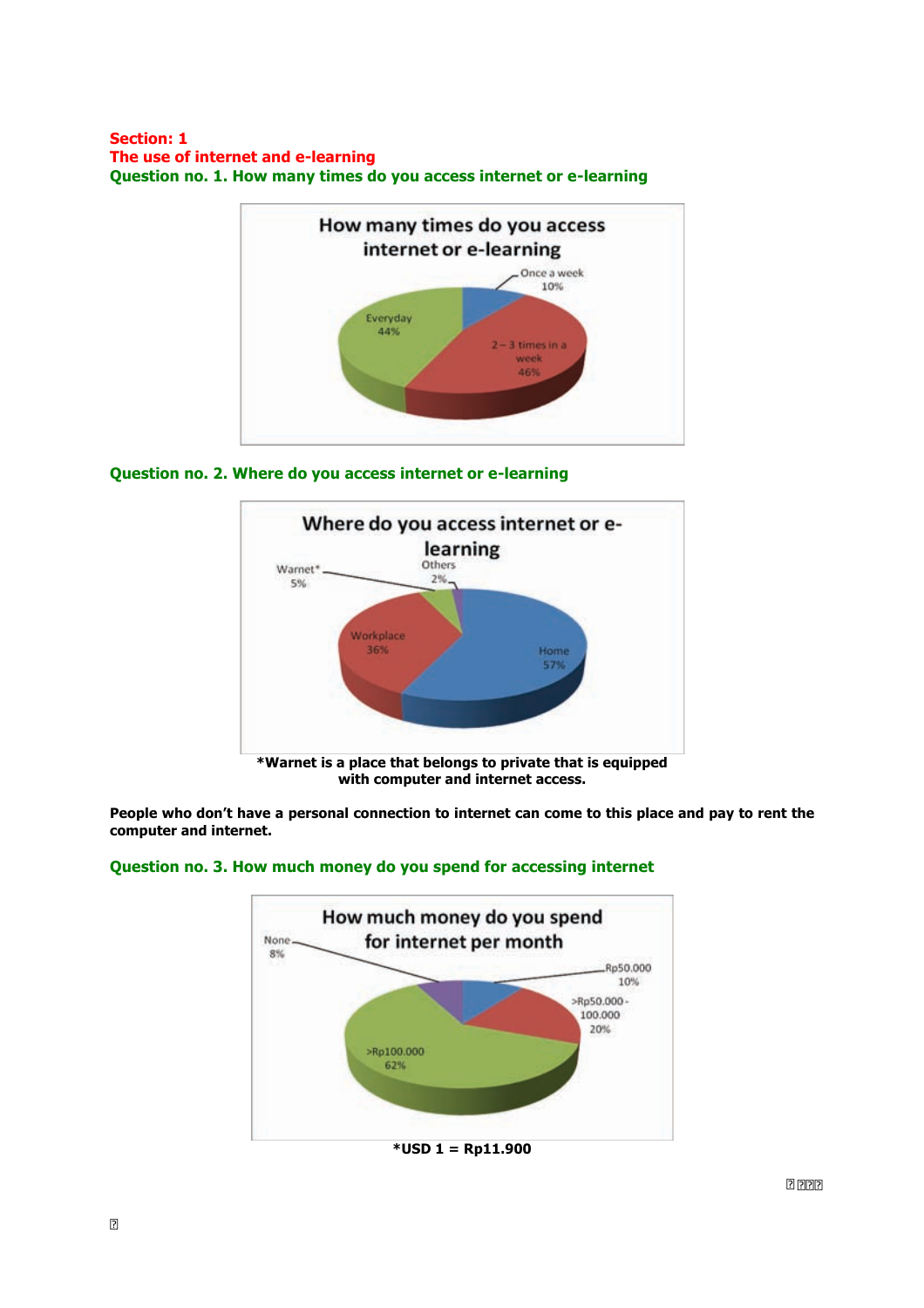### **Question no. 4. How is the internet speed**



**Question no. 5. How is the internet speed when you're downloading OER**



**Section: 2 The use of OER Question no. 1. OER applied in my e-learning is interesting**

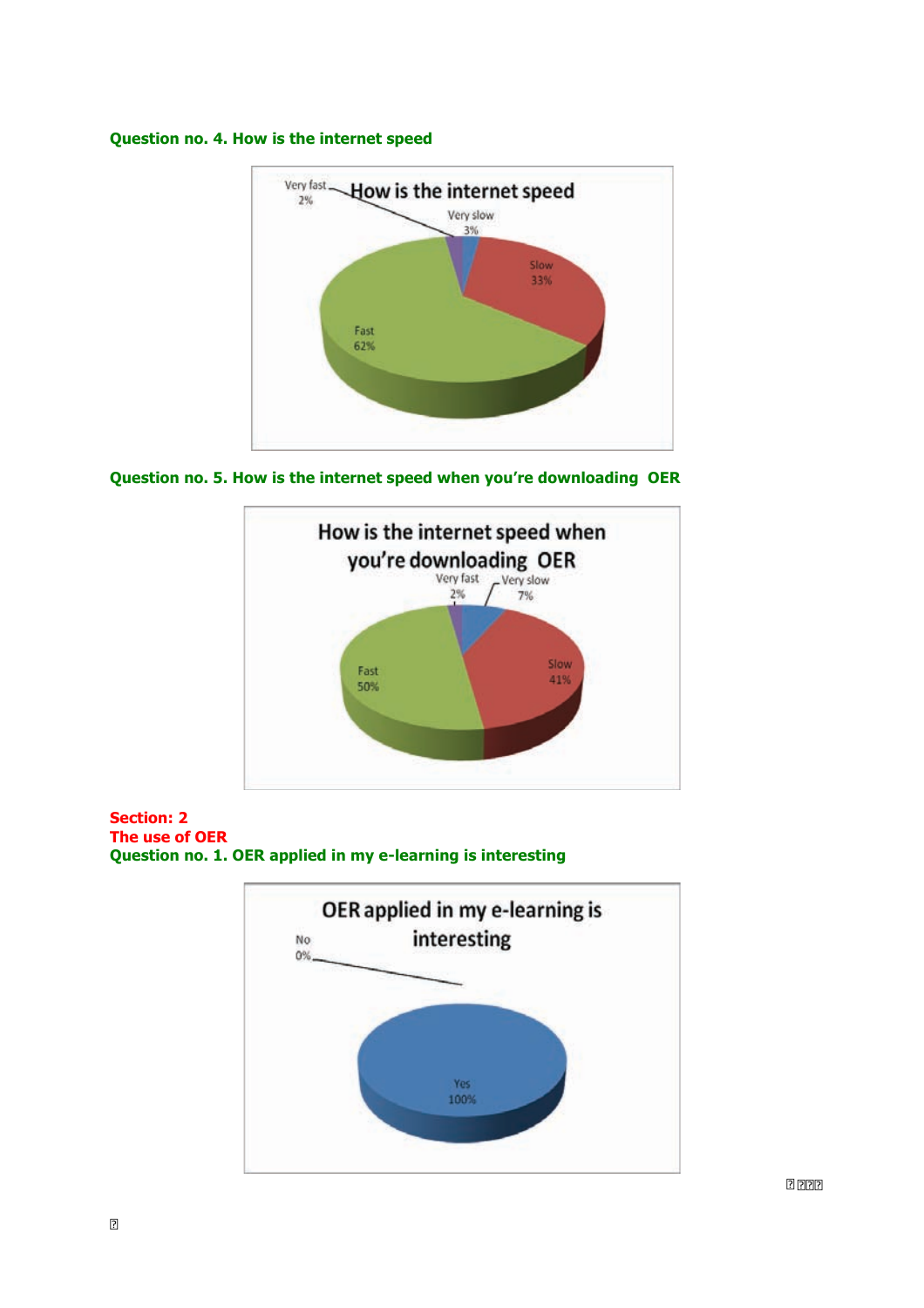**Question no. 2. Video in OER is clear**



# **Question no. 3. Text in OER is clear**



# **Question no. 4. Picture in OER is clear**

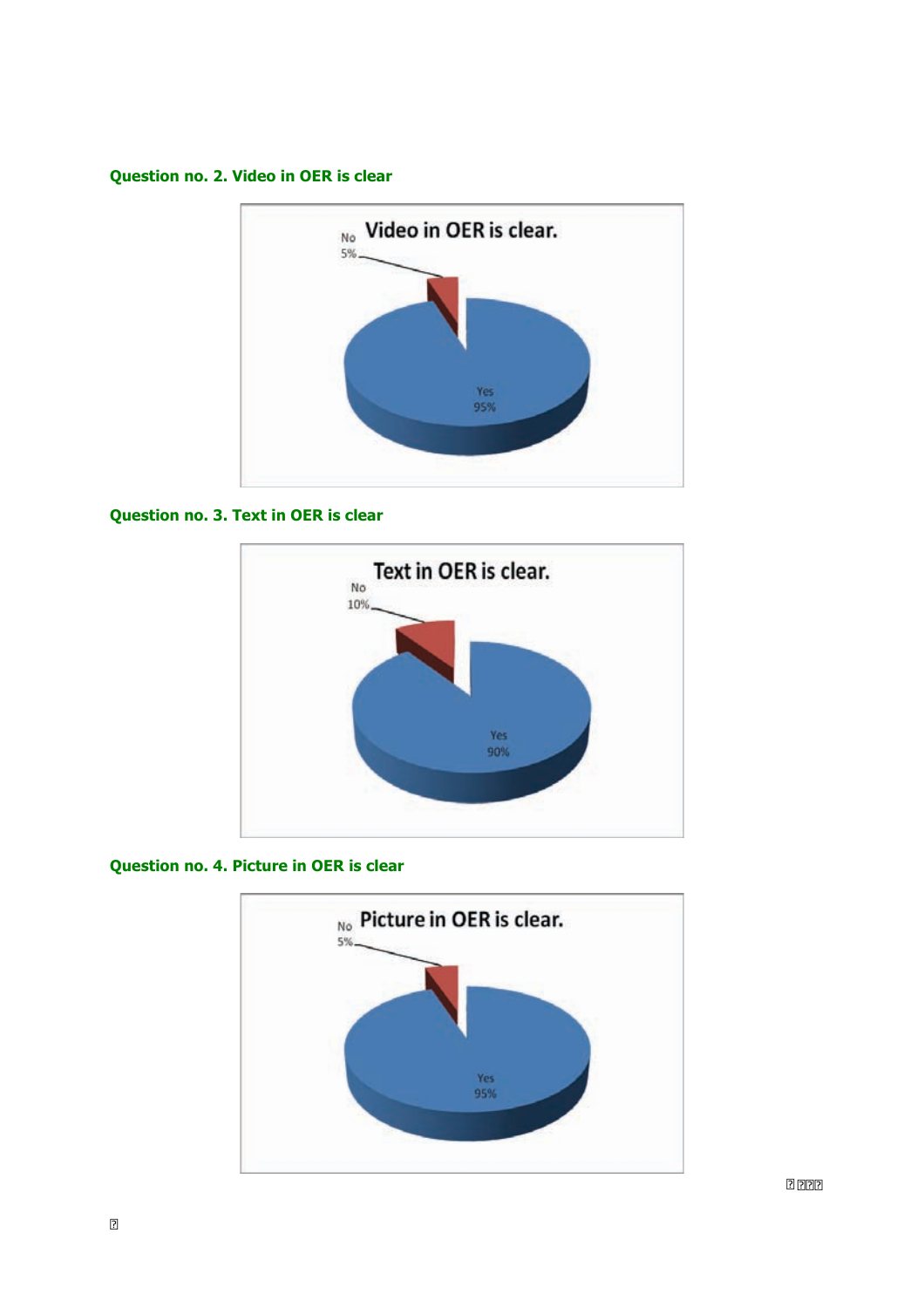# **Question no. 5. Color in OER is interesting**



# **Question no. 6. The use of text and font in OER is appropriate**



**Question no. 7. Audio in OER is clear**

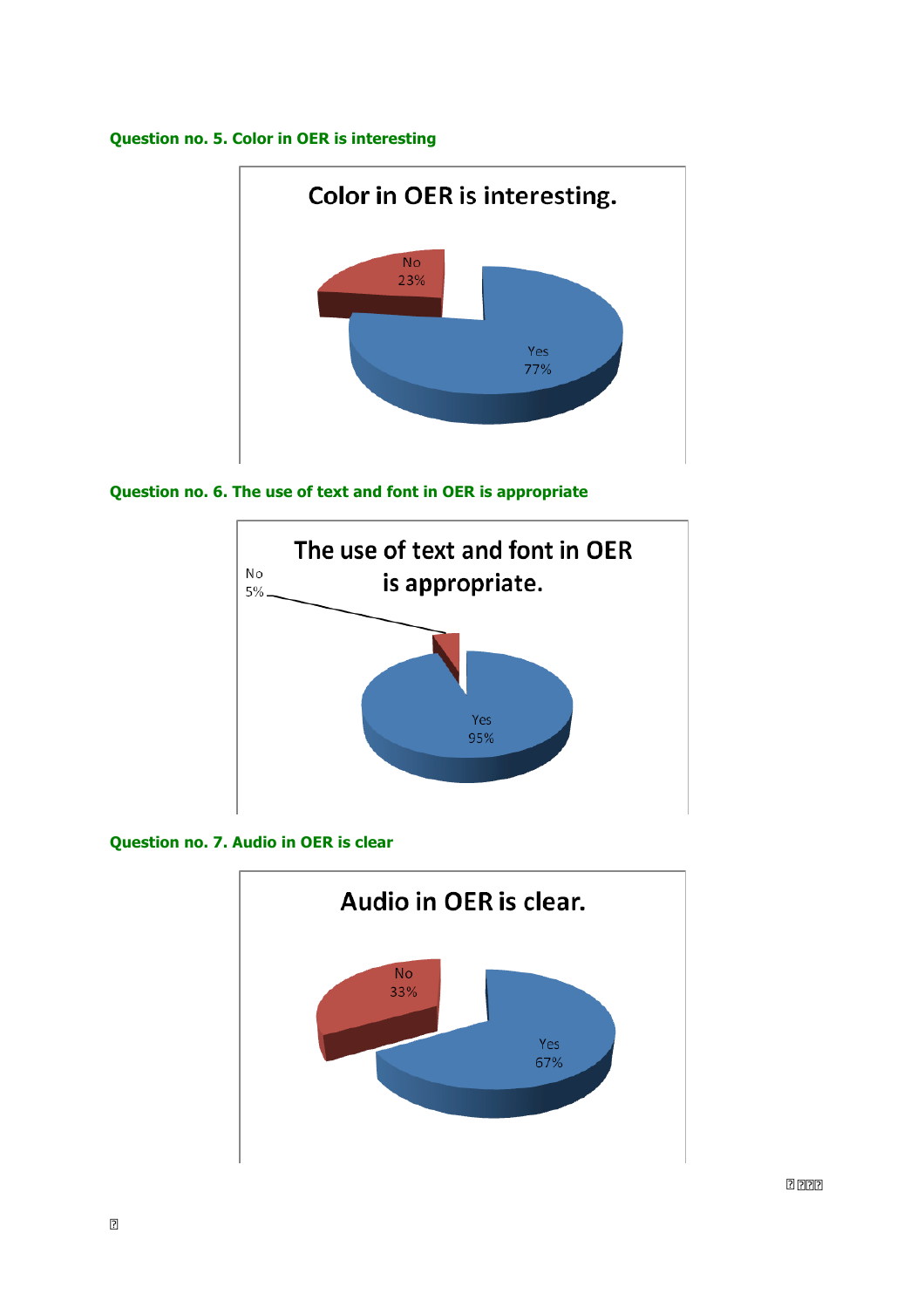

# **Question no. 8. Pronunciation by the speaker in OER is clear**





**Question no. 10. OER is useful for me to understand the topic**

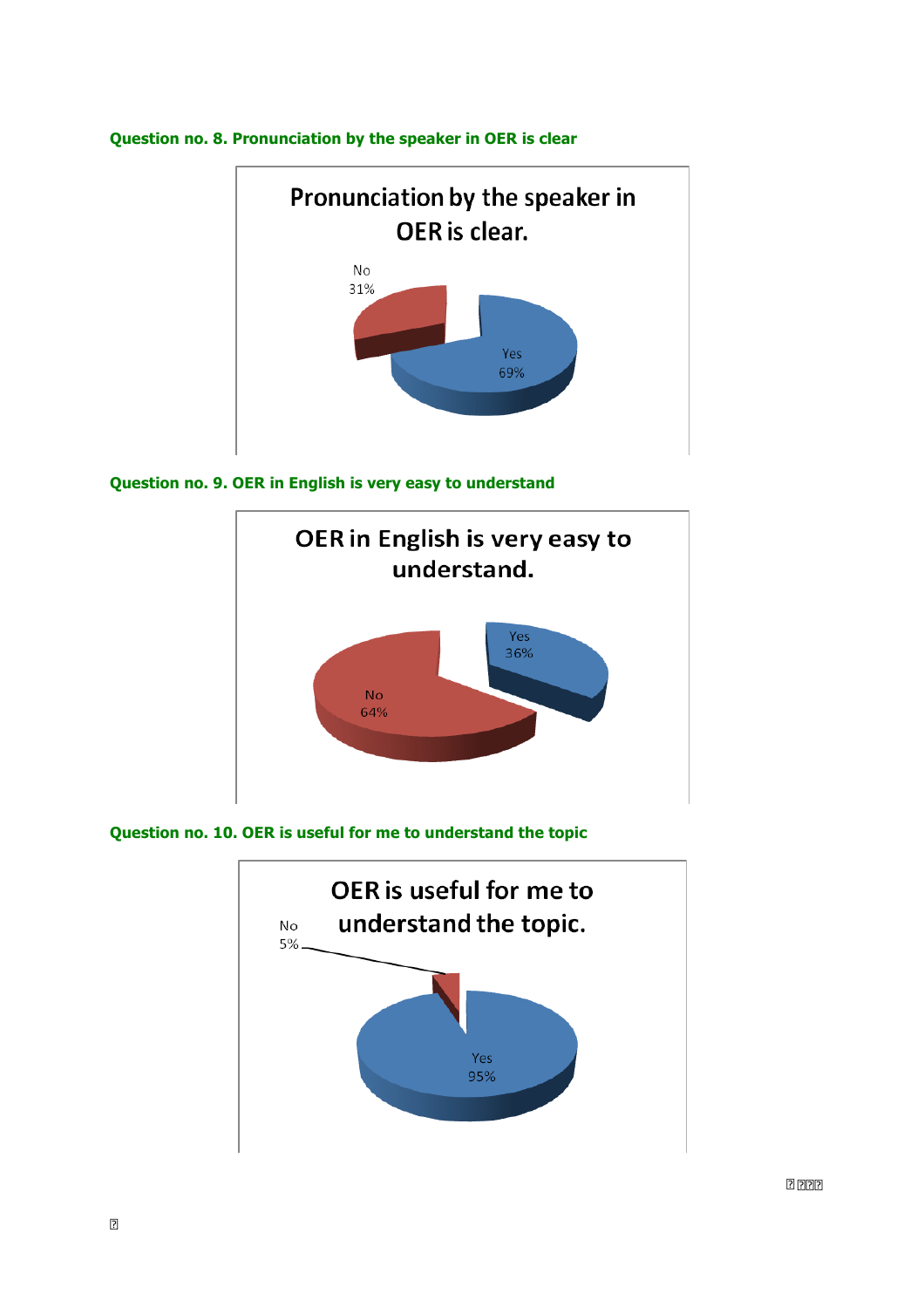### **Question no. 11. I've got difficulty while downloading the OER**



**From the students' answers there are some important points that can be used as a basis for decision making policy related to the field of e-learning. For the first question, how many times students access internet or e-learning, most of students answered 2-3 times a week (46%).** 

**This number showed that students learn the e-learning every two days average. This indicates a good condition for the students to learn independently. This condition can be retained and improved by providing e-learning with some interesting materials and also increase students' participation in discussion.** 

**The next question, it's found that home was the preferred place for students to access internet (57%).** 

**This indicates that students learn during their spare time at home. This means that students have enough time to study, so tutor can enrich the e-learning with variety media, for example video as a means for students to learn the material. Because students have enough time to study, they also have enough time to watch the video. Other important results are OER is interesting and the quality of OER (video, text, picture, color, and audio) is good.** 

**Most of students also answered that OER is useful for them to understand the topic. Therefore, tutor should enrich the e-learning materials with OER because the OER can help students to learn and understand the topic.** 

**Besides all of the advantages of OER in e-learning, there was also a weakness of OER in elearning. For the OER in the form of video, students found it's very difficult for them to understand video in English.** 

**This difficulty was also experienced by the tutor, because it's very difficult too to find OER in the form of video in Indonesian. To overcome this problem, tutor should provide the translation of the video, so students can understand what the video is about.**

**In addition to quantitative analysis, qualitative analysis was also conducted to find out more about the utilization of OER for students. There were 3 questions of this qualitative analysis to find out:** 

- Ø **why video was selected as the most preferred OER by students;**
- Ø **the advantage of OER; and**
- Ø **the disadvantage of OER**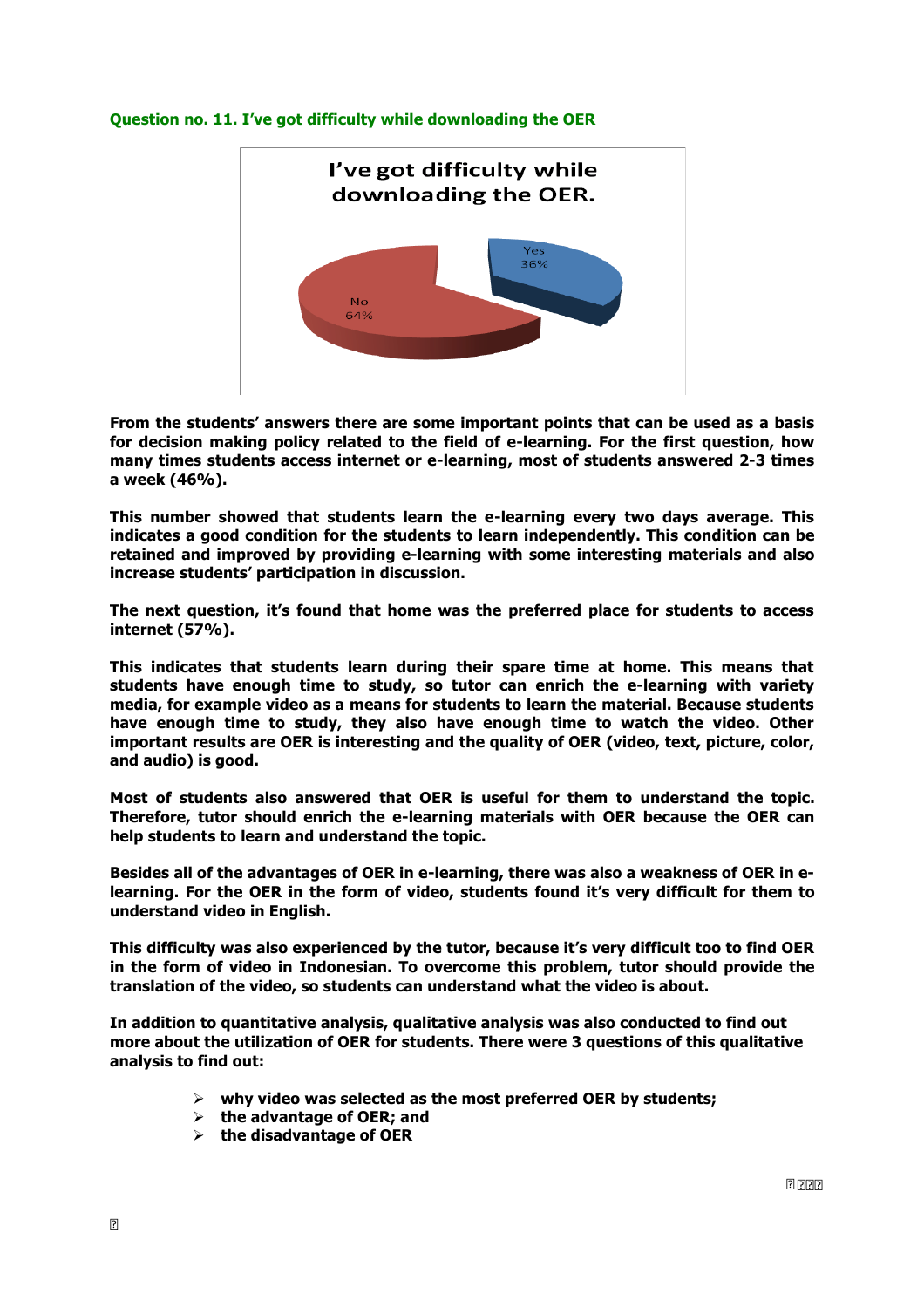#### **Question no. 1. Why video was selected as the most preferred OER by students**

**Some students answered that by watching the video, they can see the examples of a topic they are studying in a real case. Operations management is a course that is mostly talks about techniques in producing a product.** 

**By providing students with video of how to produce a product, they could understand the topic easily.** 

**Some students also answered that by watching video while learning a topic, it is more attractive, avoid boredom, rather than only reading text.** 

#### **Question no. 2. The advantage of OER**

**Some students answered that the advantage of OER is can enhance their abilities in using internet, especially the facilities in online tutorials (e-learning).** 

**The students also answered that one of the advantage of OER was to help them to learn faster than reading a textbook.**

#### **Question no. 3. The disadvantage of OER**

**Some students answered that one of the disadvantages of OER is if the OER is a video, sometimes the quality of video and audio is not good. They also answered that they have difficulty when watching video in English.** 

### **CONCLUSIONS AND SUGGESTIONS**

**The aim of this study was to gathered student's perceptions of utilization OER in elearning. From the discussions, there were some important points related to utilization of OER in e-learning. Video is the type of e-learning materials that is the most preferred by students.** 

**According to UT's students, by watching video, they can see the examples of a topic they are studying in a real case. Some students also answered that by watching video while learning a topic, it is more attractive, avoid boredom, rather than only reading text.** 

**Another result was the fact that most of students preferred to study by e-learning from home.** 

**For open and distance education students, home probably is the nicest place to learn, especially while they learn via e-learning.** 

**From these results, we can draw the conclusion that for open and distance education students, of course, there are some differences from convenience students. Students of distance education system must be able to learn independently, that's why they need a lot of learning supports and also places where they feel pleasant to study.** 

**To support students on learning, the suggestions below might be needed. Video has founded as the most preferred material by students.** 

**As the institutions of open and distance learning, UT must provide this kind of material to enhance student's desire to study independently.** 

**The number of video materials should be adjusted by the number of subjects or course so can make it easier for students to learn. Home was founded as the most pleasant palace for students to study independently.** 

**To support that, distance education institution should provide a range of learning support services, probably will be better if most of them are videos.**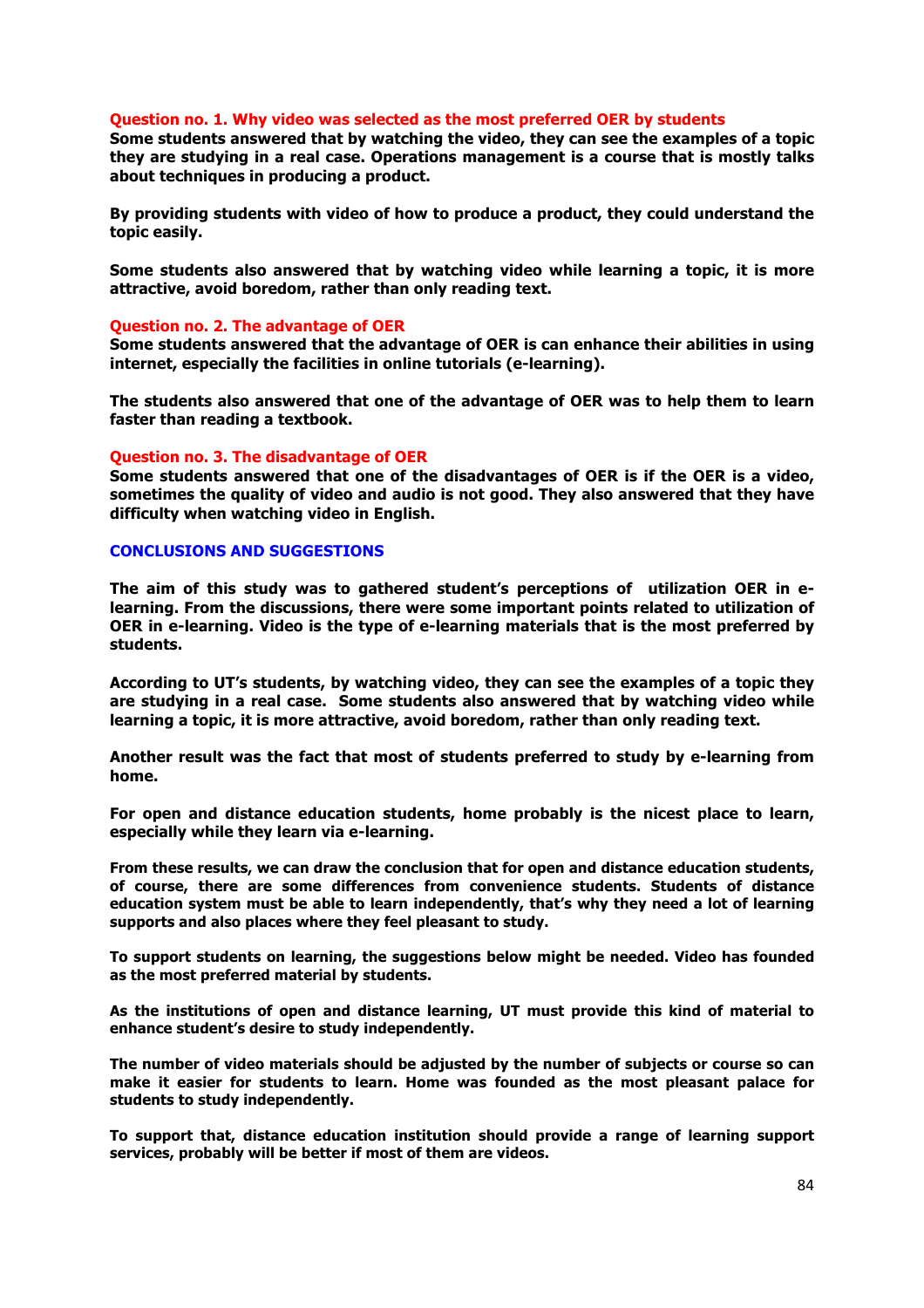

# **Examples of the use of OER in e-learning at Universitas Terbuka as follows.**

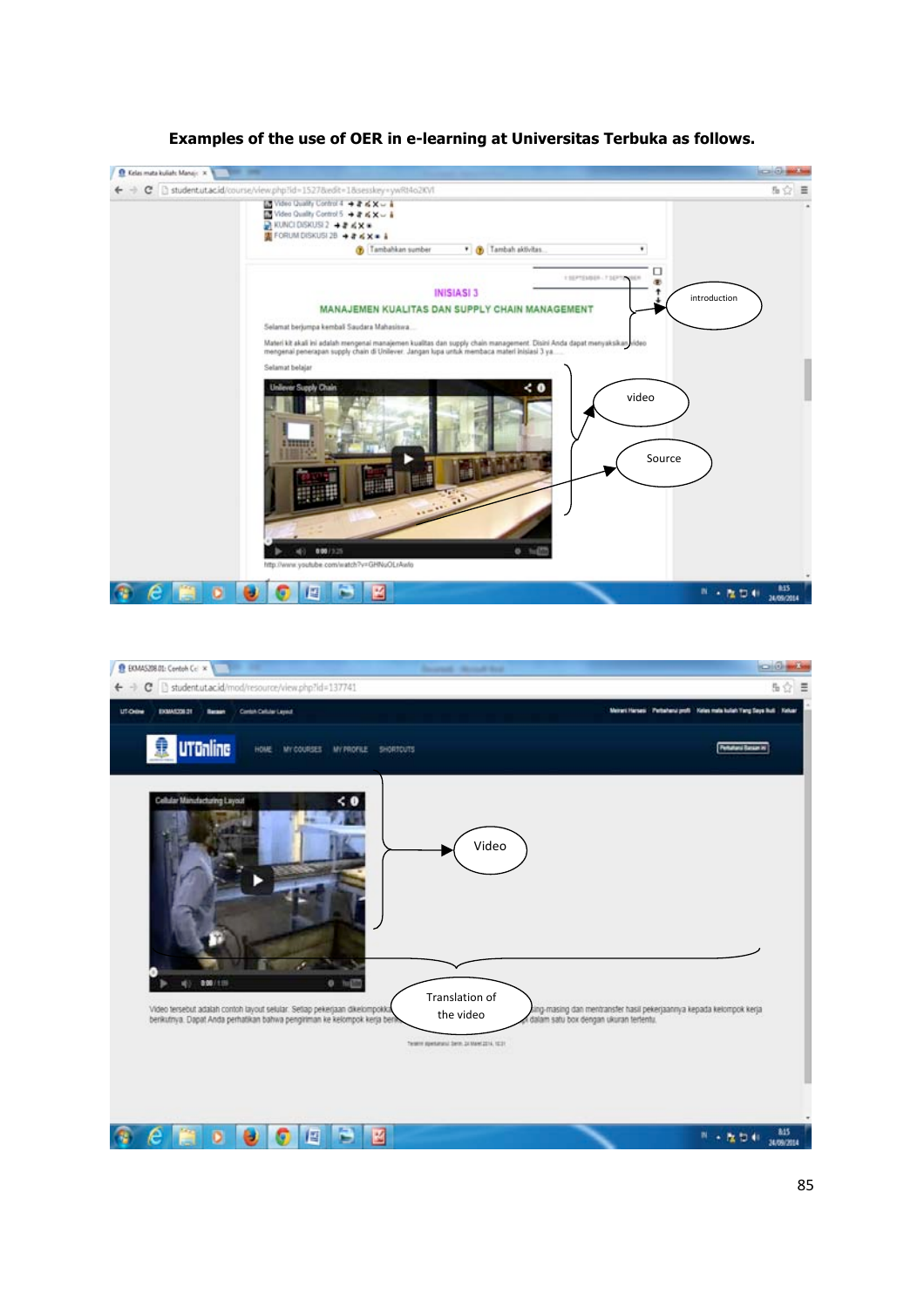

# **BIODATA and CONTACT ADRESS of the AUTHOR**



**Meirani HARSASI works at Department of Management, Universitas Terbuka, Indonesia as a lecturer. She got her Master Degree on Management from Universitas Gadjah Mada, Indonesia at 2008. She teaches operations management, operations research, and supply chain management. Her research interests involve e-learning, distance education, and management as part of her job as a lecturer in a distance education institution.** 

**Meirani HARSASI Universitas Terbuka, Jl. Cabe Raya, Ciputat, Tangerang Selatan 15418, INDONESIA Phone: 62818417713 Fax: (621) 7434491 Email: rani@ut.ac.id**

# **REFERENCES**

**Arendt, A.M., & Shelton, B. (2009). Incentives and disincentives for the use of open course ware. International Review of Research in Open & Distance Learning, 10 (5), 1-25.**

**Bissell, A. N. (2009). Permission granted: open licensing for educational resources. Open Learning, 29(1), 97-106.**

**D'Antoni, S. (2009). Open Educational Resources: reviewing initiatives and issues. Open Learning: The Journal of Open, Distance, and e-Learning, 24(1), 3-10.**

**Guri-Rosenblit, S. (2005). Distance education and e-Learning: not the same thing. Higher Education, 49(4), 467-493.**